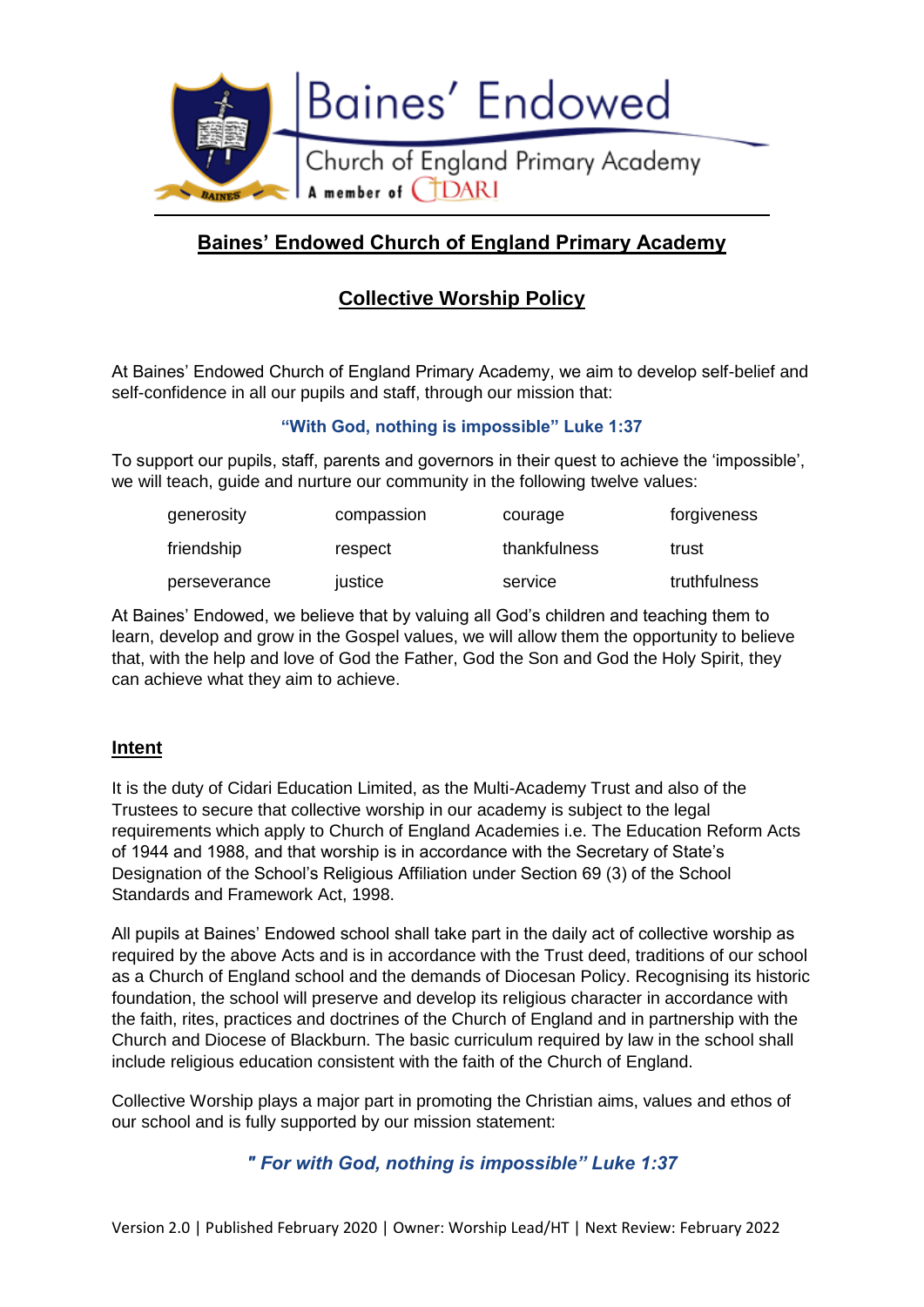Collective Worship is at the heart of our school life; the Multi-academy Trust, Trustees and Local Governing Committee, along with the Headteacher, see it as an essential part of all pupils' education. We want all of our pupils to experience the opportunity to develop their spirituality as a member of God's family and to understand the Christian life and calendar of the Church, including the experience of Eucharist.

As a school, we are concerned to resource and celebrate Worship properly and ensure it is of the highest standard, so we ensure that the provision of collective worship conforms to the Diocesan policy for Collective worship. The worship and prayer life of the school is not limited to the legally required daily acts of worship. Opportunities are taken to use prayer and meditation exercises in the curriculum, generally at the end of the morning and afternoon sessions.

Through Collective Worship, school aims to serve our community by providing an education of the highest quality within the context of Christian Beliefs and practice. School encourages an understanding of the meaning and significance of faith and promotes Christian values through the experience it offers to all its pupils.

Collective worship is the place where we focus on our faith and our values; we acknowledge the infinitely larger world we live in and are touched by its mystery and wonder. We do recognise that there are times when we assemble together for purposes other than worship eg. simple notices or announcements – such times are legally distinct from worship and hence withdrawal rights do not apply. The worship and prayer life of the school is not limited to legal daily acts of worship; opportunities will be taken to use prayer and reflection exercises in the curriculum Forms of worship within the Church of England do differ and these differences enable us to provide a varied range of approaches to worship whilst remaining true to our Trust deed. As well as drawing on our denominational heritage, we also expect to draw on the rich tapestry of practice in the world wide Christian church. Stories and other material from another faith may be used from time to time where these might effectively illustrate Christian values and support the development of respect for self and other people.

Through worship all pupils will be introduced to the following key beliefs and aspects of our Christian faith and will be helped to explore them:

- The nature of God as Father, Son and Holy Spirit
- Jesus as the Son of God who, through His life, death and resurrection, broke the power of death and evil and restored humanity's relationship with God
- The nature of human beings as children of God, part of His creation and destined for eternal life
- The central values of forgiveness, selfless love, redemption, goodness, compassion and charity
- The central place of the Bible as a source of knowledge about God and Jesus and as a source of inspiration and guidance.
- The importance of prayer
- The central symbols of Christianity notably the cross
- The cycle of the Church year.

As a Church of England Primary Academy, we value the relationship we have with our Vicar, our Church Wardens and the other members of the Parish of St. Paul's Church, Marton. We attend church services in church on a termly basis with our Key Stage 2 children and we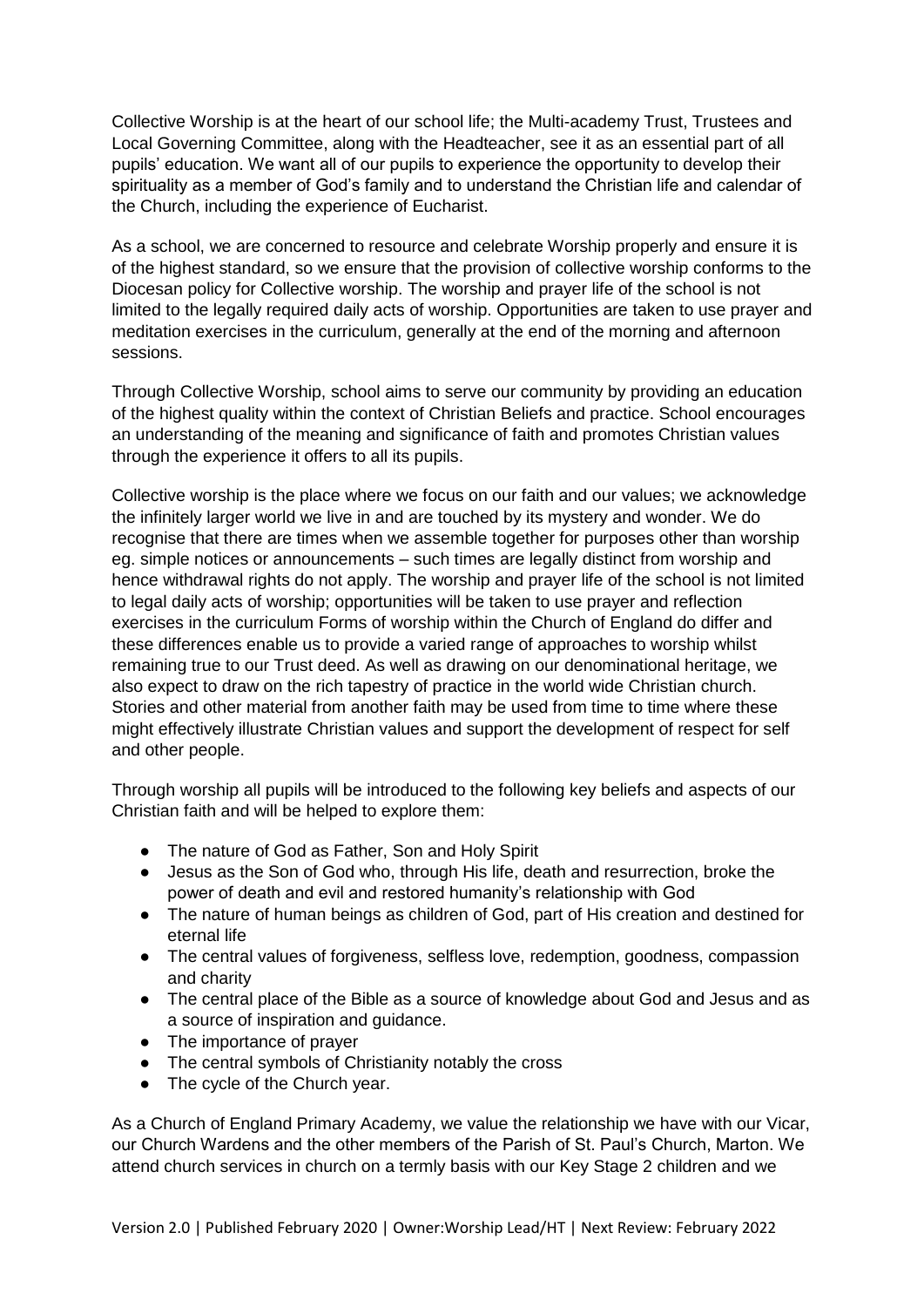welcome the vicar and members of the Parish into school to lead school services on a termly basis; this way, all of our pupils, EYFS, KS1 and KS2, are able to enjoy the experience and spiritual fulfilment which comes from joining in with church/school services.

#### **Aims**

As a Church of England Academy, collective worship at Baines' Endowed supports both the children and adults taking part, in developing their beliefs, values and attitudes through an exploration of shared human experience with an emphasis on Anglican belief and practice as is appropriate to our school situation.

Collective worship is an integral part of the ethos of the school as expressed in our mission statement. Pupils are given a sound foundation in knowledge and understanding of the Christian faith as appropriate for their age and abilities. Through knowledge, discussion and thought, pupils are helped to explore and define their faith.

Therefore the aims of collective worship at Baines' Endowed CE Primary School are to enable all pupils to:-

- Experience and participate in a caring Christian community.
- Develop their beliefs, values and attitudes.
- ¨ Develop self-confidence and a positive self-esteem.
- Gain knowledge and understanding of the Christian faith as appropriate to their age and abilities.
- Begin to understand the nature of God as revealed in Jesus.
- ¨ Celebrate the major festivals and selected Saints' days of the church year.
- Learn about the place and significance of the Bible.
- ¨ Develop an understanding of and confidence in Anglican belief and practice.
- ¨ Learn the Lord's Prayer, the Grace and other appropriate prayers and responses.
- Develop the ability to be still and reflective.
- ¨ Understand what worship is and begin to develop a relationship with God.
- Develop a sense of awe and wonder at creation and the gift of life.
- Explore important questions about life and creation, including areas such as love, truth, loss, suffering etc.
- Share the achievements, joys and difficulties of all members of the school community in the presence of God.
- Develop performance skills and participate confidently in group preparation and performance.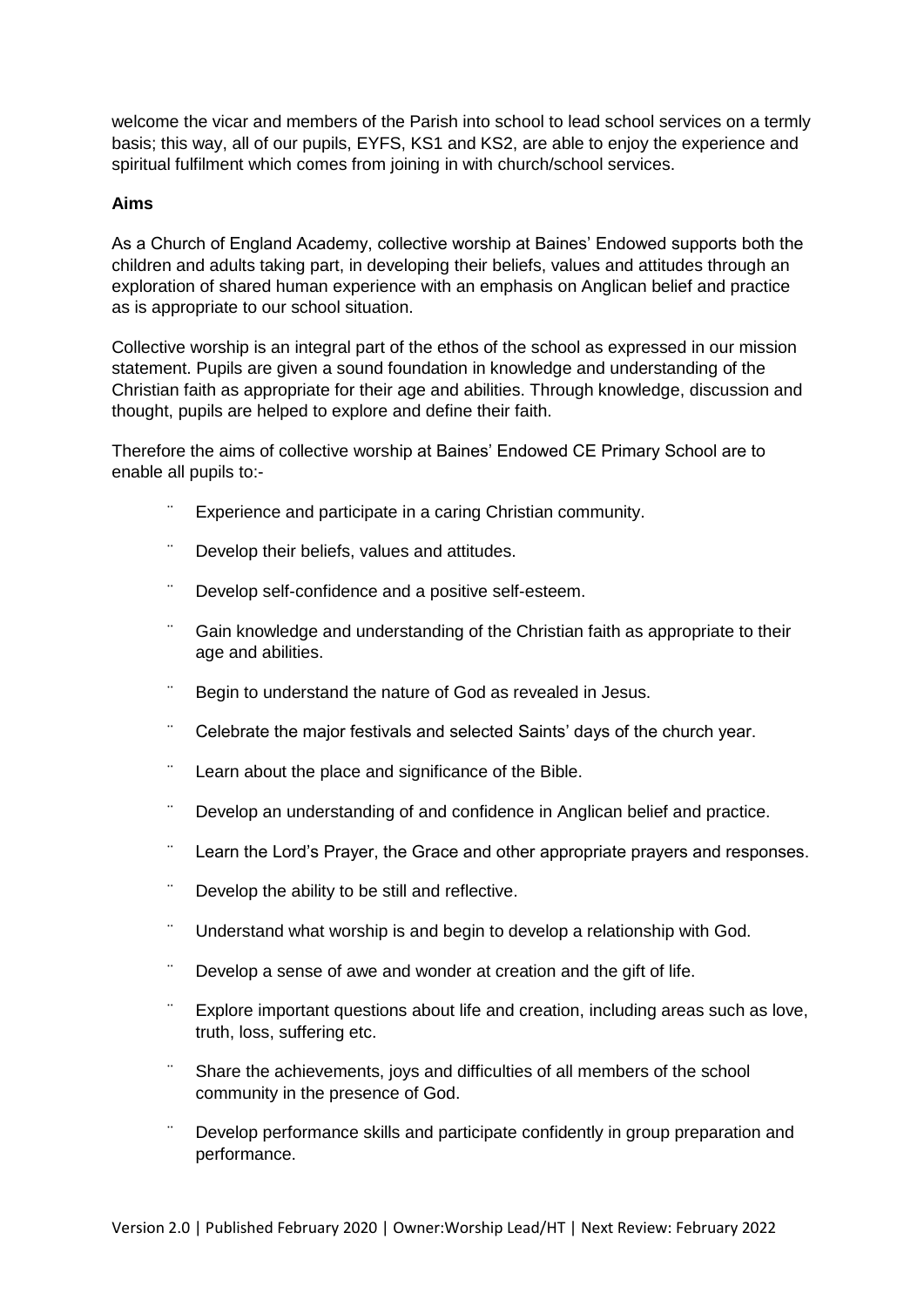- Develop skills in preparing and leading acts of worship.
- Explore, but not share, the beliefs of others through story and discussion.

# **Implementation**

#### **Organisation and Delivery**

At Baines' Endowed, we enjoy a very close relationship with St. Paul's Church, Marton and the Vicar and other members of the clergy from St.Paul's Church, visit our school regularly throughout the year, to lead services and support the teaching of R.E. i.e. through leading our pupils in Holy Week.

In order to achieve our intention, collective worship at Baines' Endowed CE School is organised into whole school, key stage and class worship. Worship takes place at the start of each day (from 9:05-9:25am) in either the main school hall or in the small hall for KS1 when separate key stage worship is taking place. Worship is led by the Head, the Deputy Heads, Assistant Head, Key Stage Leaders, staff and pupils. We also have invited guests leading assemblies on occasions.

Parents and families are invited to attend worship led by individual classes at school and at St. Paul's Church, on the occasions when school worships there. Governors are always welcome to join our Worship and Class Assemblies whenever they are able to. All pupils are brought into worship, unless parents have withdrawn their consent for their children to attend. Children will not be withdrawn from Worship for extra tuition or lessons.

It is very important that we create a worshipful atmosphere for effective collective worship to take place. Music is played as children enter the hall, to ensure all children are aware they are entering a "special space". A candle is lit once all the children are assembled and a welcome is used to signal the start of our worship time. The value for the half term is the focus of our worship and the links to bible scripture are always included. At the close of worship the candle is put out and once again music is played as the children leave. We also display images linked to Christian values to help create a reflective atmosphere and reinforce the practical application of our Christian values. Seasonal colours and symbols are also used in line with the annual calendar of the Church of England. Worship is completed and the candle extinguished, before any notices are given out.

We celebrate all achievements made both individually or as a school community as part of our worship time.

At least termly, the school community (KS2) worships at St Paul's Church; notably Harvest Festival, Christmas Carol Service, Easter Service and the end of year Leavers' Service. Some of the services in both school and church include Eucharist. During these services, worship is carried out by a member of the clergy or the parish of St. Paul's, trained to deliver Church Services. During these services, holy communion is sometimes offered; this is voluntary and is offered to all members of the congregation who usually receive communion at their own church. Those children for whom parents have requested they be withdrawn from worship are able to remain in school/with a class who are not present in the service.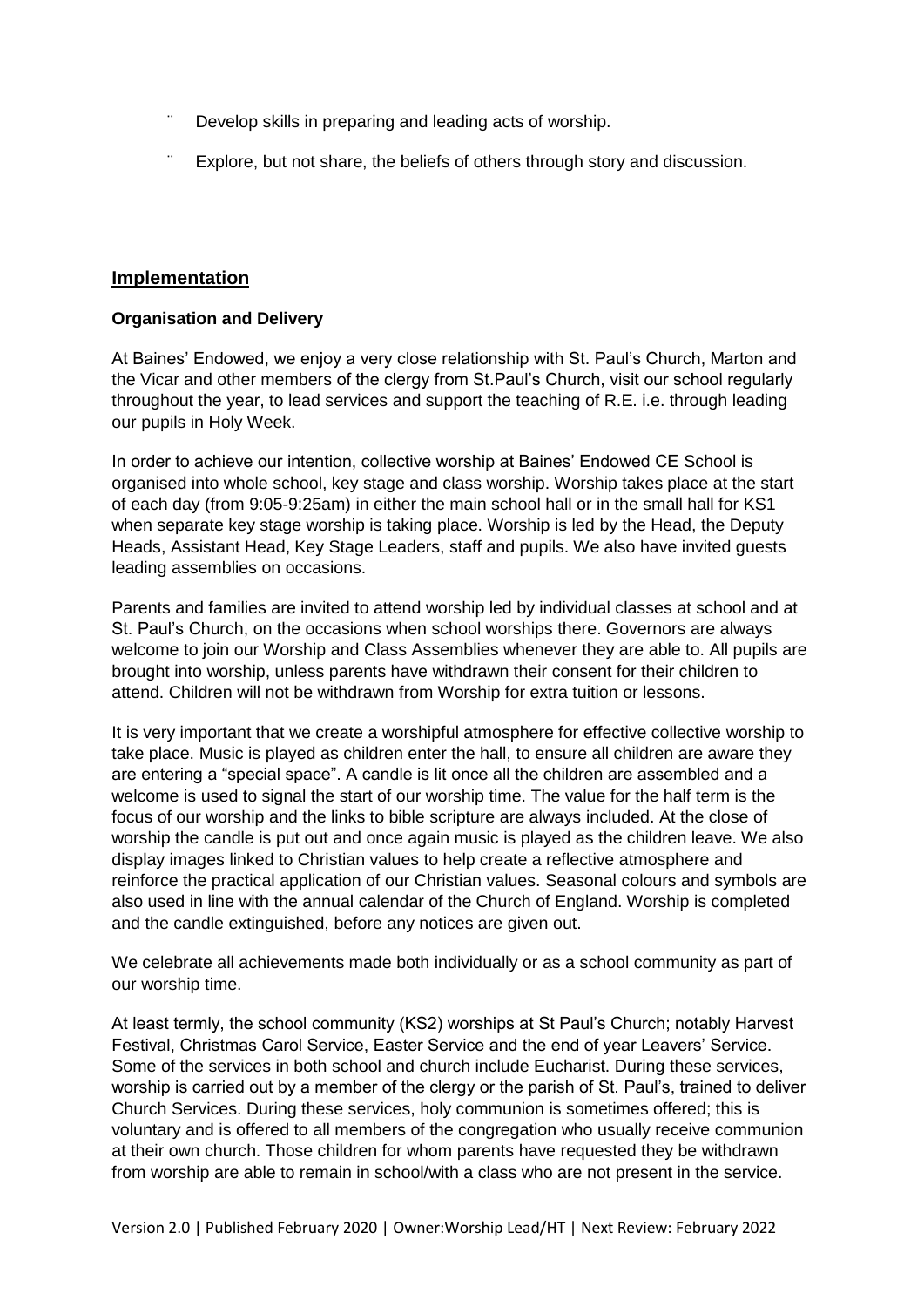We work very closely with St.Paul's Church all year round, and during Holy Week, members of St. Paul's come into school to deliver a series of lessons, planned by them in agreement with the Headteacher, to Key Stage 2 pupils.

Collective worship takes account of all of our pupils and their varied stages of development. Once a week worship is held in class and is led by the class Worship Monitor. This worship is based on the value for the half term and focuses on 'big' questions. Class Worship offers all our children, even those who are less confident, the opportunity to contribute. Each class has a worship table and as with all worship, the candle is lit and sometimes music played to signify the start of this special time in the day.

School supports and works alongside St Paul's Church in encouraging children to consider Confirmation. Confirmation classes are held as an extra-curricular club led by members of the parish with school staff available.

# **Content and Approaches**

In planning collective worship we try to ensure a range of content and activities are used. Any worship time might include:-

- Singing
- Silence and other reflective moments
- Readings and storytelling
- Rituals and responses
- Drama
- Music
- Discussion or question and answer
- Interviews/role play
- Use of religious symbols and seasonal colours
- Prayer
- Challenges/problem solving
- Recognition of achievements
- Use of visual aids and works of art
- Performance

The content of our collective worship is based on our Mission Statement and the twelve values chosen by our Worship Monitors. We currently use Roots and Fruits as a resource in Whole School Worship and Class Worship. Each half term we focus on one of our twelve values; each year we learn more about six values, which we revisit every two years. We also observe the calendar festivals and events of the church year, along with pertinent themed 'assemblies' such as Remembrance Day, the Saints' Days for our four houses, Anti-Bullying week, the Bishop's Harvest Appeal, Children in Need, Save the Children etc.

Through our collective worship, we include the following aspects:

Exploring our Values, standards and rules

Sharing and taking note of common experiences and our responses e.g. collecting for charity and disaster responses

Expressing concern for others, both those known to themselves and people from the news, consideration of worldwide concerns e.g. floods, drought, disasters, war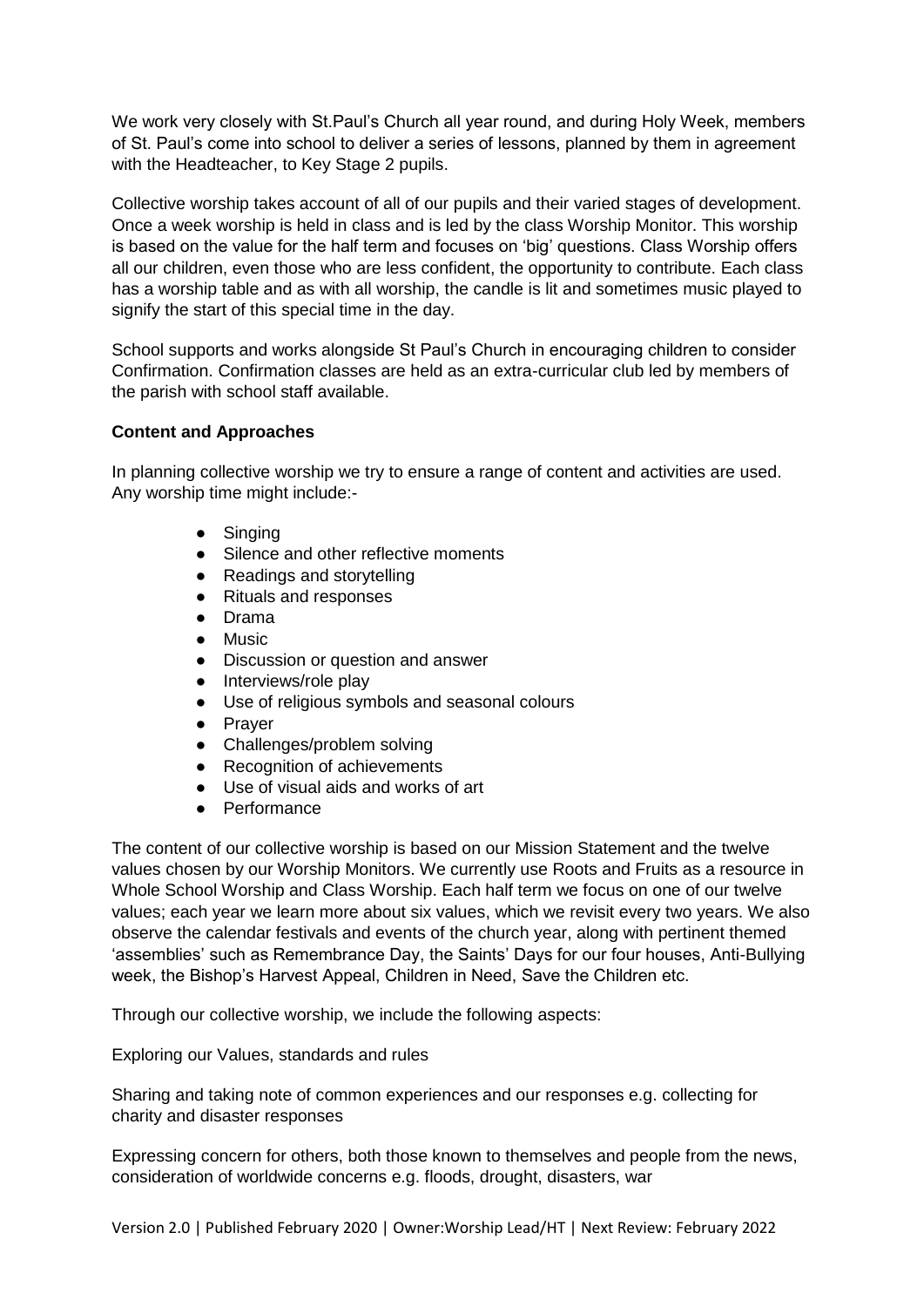Looking at the world and our place within it

Exploring specific incidents and issues

Sharing biblical stories

Sharing other literature, poetry or art with a Christian theme

Sharing information about other faiths

Celebrating and sharing achievements

We also worship during Worship Club, which takes place during lunchtime once per week. The form that worship takes can vary, as it allows for pupil voice and choice.

#### **Cross Curricular Links**

Collective worship has clear links to the teaching of R.E. in our school, but there are also links to many other areas of the curriculum. The importance of cross curricular teaching is clear; no subject can be taught in isolation, a broader experience of learning will undoubtedly lead to a greater level of development in all areas of the child's experience – intellectual, physical, social, emotional and spiritual. During the planning process, all teachers are always mindful of our Mission Statement and Values and how these underpin learning across the curriculum. Where possible, links to our vision and values are made and children are encouraged, through all subjects, to develop their knowledge and understanding of the Christian religion, other world faiths and their own spirituality.

A variety of resources for collective worship are available through the school, the requirements of the Diocesan syllabus and the age and ability of the children in school leads to the use of The Blackburn Diocesan R.E. syllabus documents, along with recommended resources such as Roots and Fruits, audio-visual resources online, relevant art works and pieces of music. Traditional hymns are taught alongside more modern songs of worship.

The Headteacher has a budget for buying resources. The amount varies from year to year.

#### **Equal Opportunities**

Equal Opportunities at Baines' Endowed CE Primary School is carried out according to our agreed Equal Opportunities Policy.

All staff leading worship are responsible for ensuring that all pupils irrespective of gender, ability, ethnicity and social circumstances, have access to worship opportunities at a level appropriate to them whilst in our school.

The monitoring of the policy for Equal Opportunities is ultimately the responsibility of the Headteacher and the Senior Management Team, but every member of staff is responsible for the day-to-day operation of the policy in terms of promoting good practice.

#### **INSET/Training Provision**

INSET and training at Baines' Endowed CE Primary School is carried out according to our agreed Staff Development Policy.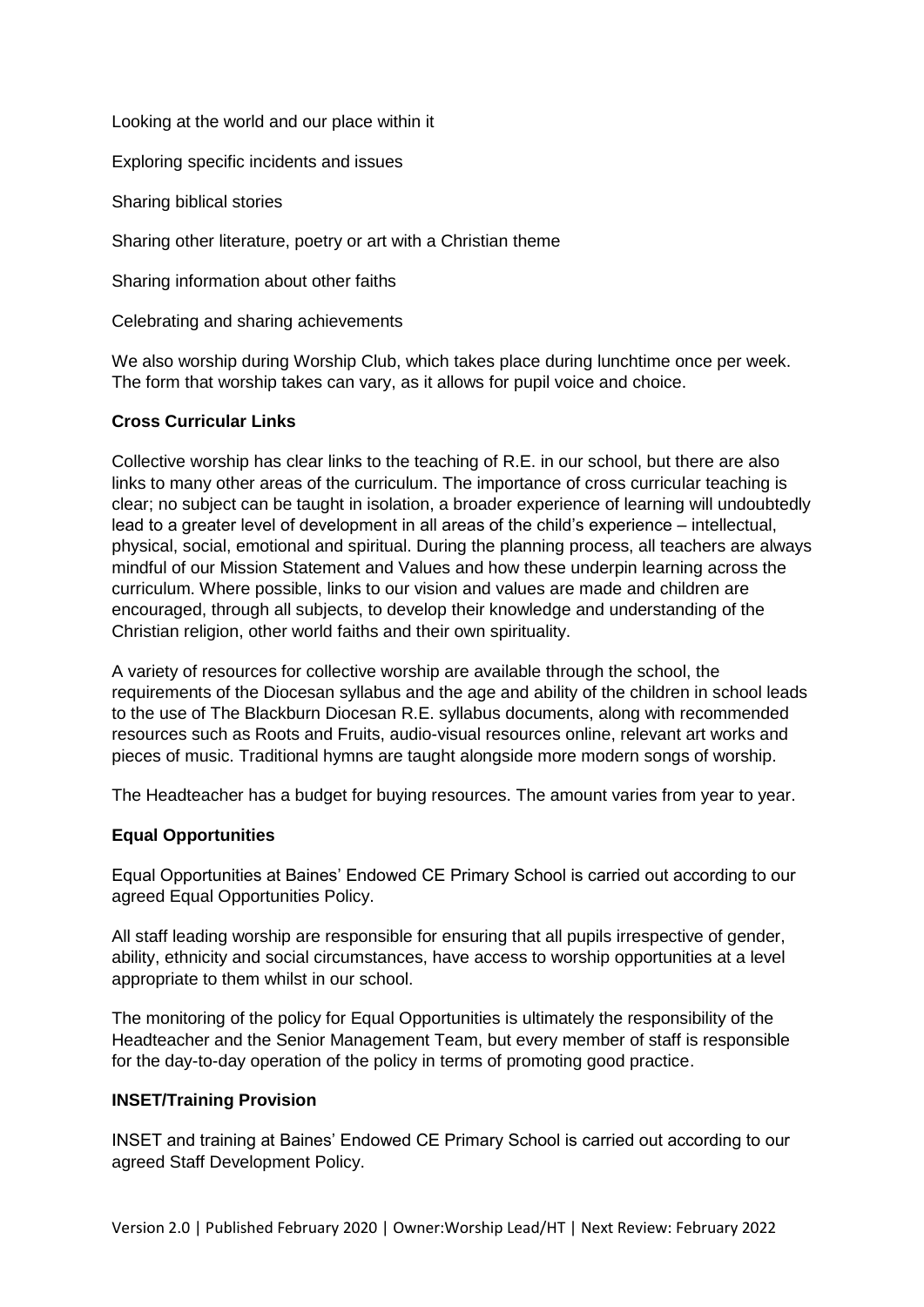Staff development needs in collective worship are considered and planned for by the Headteacher and, where appropriate, clergy are involved. These needs are identified through discussion with individual staff and the system of performance management. Training needs are linked directly to the fact that we are a Church of England Academy and to the Academy Development Plan. The effectiveness of training is evaluated by individual members of staff, supported by the co-ordinator. We ensure INSET time is given annually to RE, worship or the self-evaluation or further development of our church school distinctive ethos.

Each new member of teaching staff joins the Diocesan New to Church Schools Programme and all Senior Leaders attend Diocesan leadership training whenever possible. The Headteacher also attends Diocesan Network Meetings whenever possible.

# **The Role of the Co-ordinator**

The Head Teacher is responsible for leading Worship across the whole academy.

The Worship Leader is responsible for

- Determining the aims for collective worship throughout the school and, in consultation with the Senior Management Team, staff and Governors, devising objectives or targets to allow the school to achieve these aims. Documenting these aims within the school policy for collective worship.
- Ensuring that the Diocesan Guidelines for RE and collective worship are known and understood by all who lead worship in our school.
- Keeping clear records of the acts of worship taking place in school.
- Monitoring the collective worship in the school thereby ensuring that worship holds its central place within the broad and balanced curriculum of our school. This will include the monitoring of resources (including books, practical equipment, ICT soft and hardware), content and approaches.
- Undertaking an annual review of collective worship in school as part of the School Development Planning process.
- Managing the budget allocation for collective worship and advising staff on resources throughout the school.
- Through personal reading and attendance at courses, keeping abreast of developments and evaluate new ideas and approaches in collective worship.
- Keeping staff informed of such developments.
- Submitting reports to the governing body as required.

#### **Parental rights of withdrawal**

Parents may withdraw their children from Collective Worship and this provision and its limitations are indicated in the school Brochure. (The form of words given in the Diocesan / District Syllabus is repeated here.)

The Worship and Religious Education provided by the school is in accordance with the Church of England (Methodist) Foundation. This Foundation is also reflected in the curriculum and the whole life of the school community. Since the conduct of the school as a whole reflects the Church of England (Methodist) ethos, removal of pupils from Worship and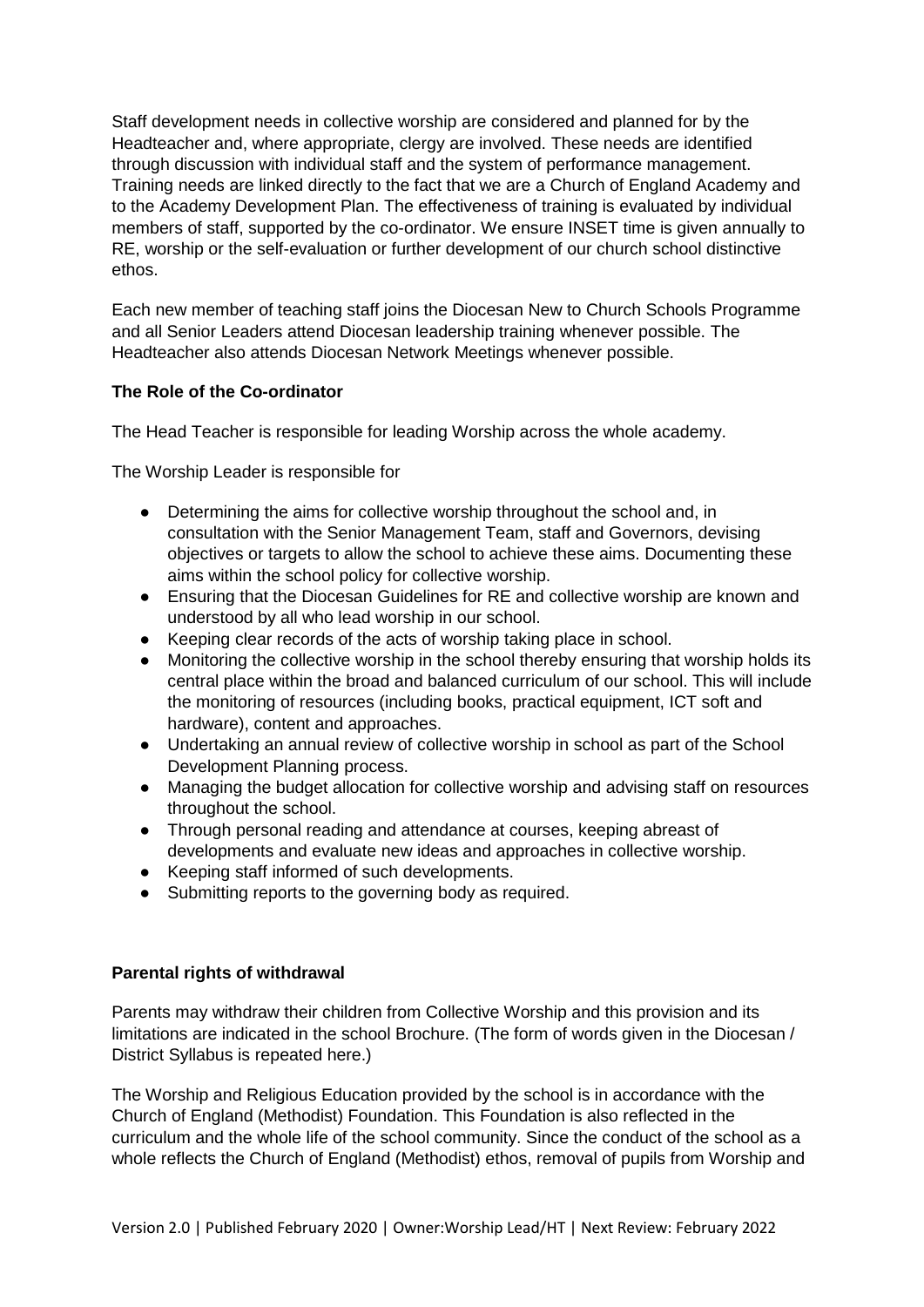or Religious Education (as parents are legally entitled to do) cannot insulate pupils from the religious life of the school.

# **Complaints about the provision of Collective Worship**

It is hoped that any complaint will be resolved informally by the Head Teacher, in consultation with the Governors, and possibly with advice from the Diocese or District. However, if the complaint is not satisfactorily resolved, then formal procedures come into play and the matter will be adjudicated by a specially constituted sub-committee of the Diocesan Board of Education acting on behalf of the Bishop of the Diocese, (or, in the case of the Methodist Church, the complaint would be referred to the Superintendent Minister and then the Connexional Authorities).

# **Impact**

# **Recording and Reporting**

A half-termly Worship Plan is produced by the Headteacher, based on the value for that half term. Planning is supported by recommended resources and is evaluated annually. The Headteacher liaises with senior staff and the clergy of St.Paul's Church to co-ordinate and plan Church Services. Reporting to the Local Governing Committee takes place in line with our procedures for reporting all areas of the curriculum. The Chair of Governors and the Worship Governor, as members of St. Paul's Church, take a strong personal interest in the collective worship in school, and regularly attend acts of worship and discuss worship with the Headteacher.

#### **Monitoring and Evaluation**

Monitoring and evaluation is carried out to enhance the collective worship within our school. Informal evaluations will be carried out at the end of each act of worship by the worship leader and an evaluation of the overall patterns and provision of worship is carried out by the co-ordinator.

Monitoring takes place through personal evaluation by the worship leader, discussion with individuals or groups of children and discussion with members of staff.

#### **Review**

#### **Responsibility for this policy**

Responsibility for arranging collective worship rests with the Academy, the Multi-Academy Trust, the Trustees and the Local Governing Committee (LGC), in consultation with the Head.

- All members of these groups contribute to and/or agree the school policy for collective worship
- The LGC receive reports on school worship along with reports for all other curriculum areas
- The Headteacher ensures that there is a co-ordinator for collective worship
- The Headteacher ensures that funding is identified for resourcing collective worship